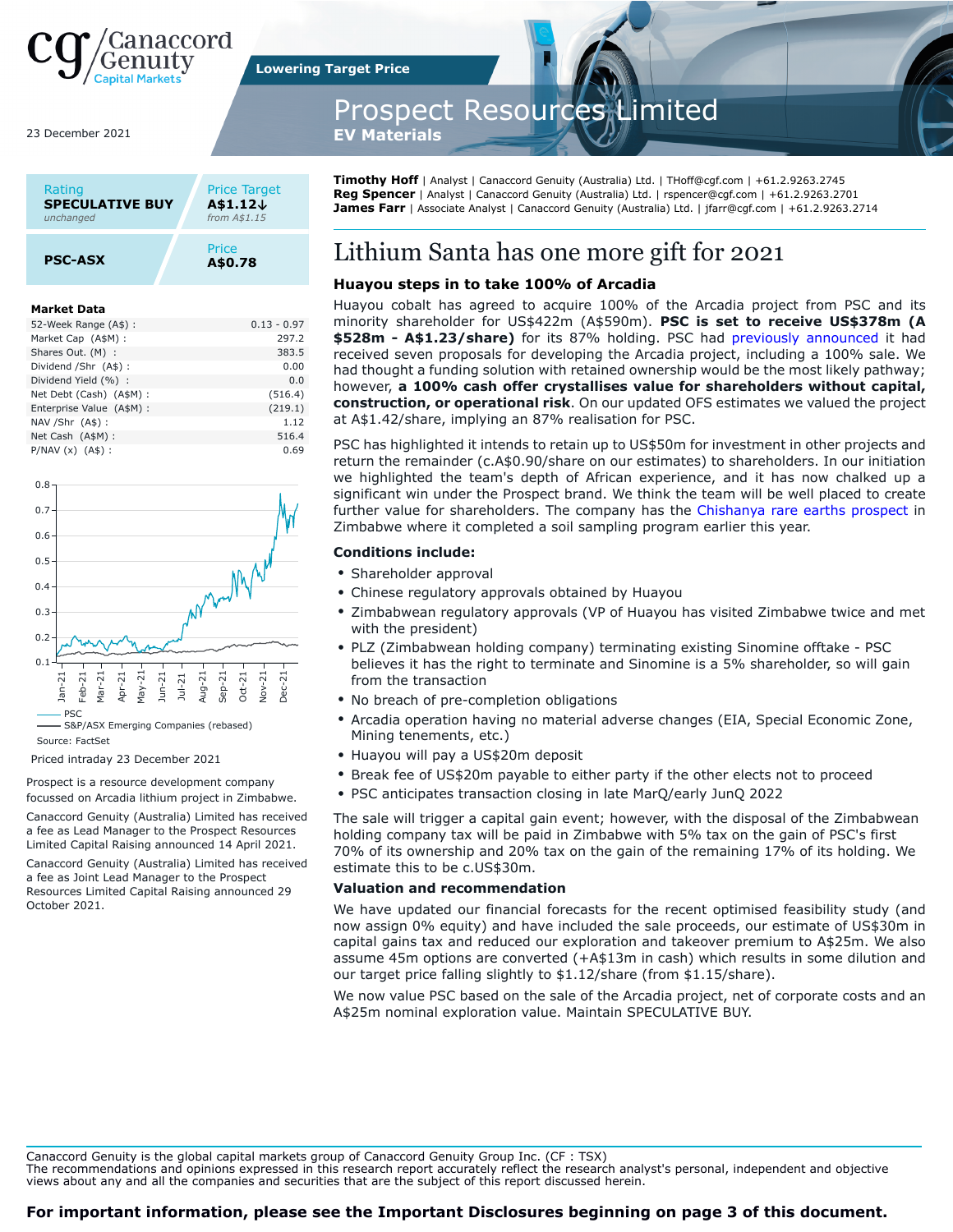

#### **Figure 1: Financial summary for Prospect Resources**

## **FINANCIAL SUMMARY**

| <b>Prospect Resources Ltd</b> | <b>ASX:PSC</b> |         |       |       |           |                                                                                                      |          |          |        |                      |                 |
|-------------------------------|----------------|---------|-------|-------|-----------|------------------------------------------------------------------------------------------------------|----------|----------|--------|----------------------|-----------------|
| Analyst:                      | Tim Hoff       |         |       |       |           |                                                                                                      |          |          |        | Rating:              | <b>SPEC BUY</b> |
| Date:                         | 23/12/2021     |         |       |       |           |                                                                                                      |          |          |        | <b>Target Price:</b> | A\$1.12         |
| Year End:                     | June           |         |       |       |           |                                                                                                      |          |          |        |                      |                 |
| <b>Market Information</b>     |                |         |       |       |           | <b>Company Description</b>                                                                           |          |          |        |                      |                 |
| <b>Share Price</b>            | A\$            | 0.78    |       |       |           | Prospect Resources Ltd (PSC) is developing the Arcadia lithium project which is located within 38km  |          |          |        |                      |                 |
| Market Capitalisation         | A\$m           | 297     |       |       |           | from Harare, Zimbabwe. PSC owns 87% of the project. The total reserves of the project is 42.3Mt with |          |          |        |                      |                 |
| 12 Month Hi                   | A\$            | 0.49    |       |       |           | Li2O grade of 1.19%. The planned capacity is 2.4Mtpa and offtake partners are Sibelco and Sinomine.  |          |          |        |                      |                 |
| 12 Month Lo                   | A\$            | 0.10    |       |       |           |                                                                                                      |          |          |        |                      |                 |
| <b>Issued Capital</b>         | m              | 384     |       |       |           | Profit & Loss (A\$m)                                                                                 | 2021a    | 2022e    | 2023e  | 2024e                | 2025e           |
| Options                       | m              | 0       |       |       |           | Revenue                                                                                              | 0.4      | 0.0      | 0.0    | 0.0                  | 0.0             |
| <b>Fully Diluted</b>          | m              | 384     |       |       |           | Other Income                                                                                         | 0.0      | 0.0      | 0.0    | 0.0                  | 0.0             |
|                               |                |         |       |       |           | <b>Operating Costs</b>                                                                               | 1.5      | $-300.0$ | 0.0    | 0.0                  | 0.0             |
| <b>Valuation</b>              |                |         | A\$m  |       | A\$/share | Exploration expensed/written off                                                                     | 0.0      | 0.0      | 0.0    | 0.0                  | 0.0             |
| Arcadia                       |                | NPV@12% |       |       |           | Corporate/Other expenses                                                                             | 2.6      | 0.5      | 2.0    | 2.0                  | 2.0             |
| Exploration                   |                |         | 25    |       | 0.05      | <b>EBITDA</b>                                                                                        | $-3.7$   | 299.5    | $-2.0$ | $-2.0$               | $-2.0$          |
| Corporate                     |                |         | (17)  |       | (0.04)    | Dep'n                                                                                                | 0.0      | 0.0      | 0.0    | 0.0                  | 0.0             |
| Net Cash                      |                |         | 515   |       | 1.10      | Net Interest                                                                                         | 0.0      | 0.0      | 0.0    | 0.0                  | 0.0             |
| <b>TOTAL</b>                  |                |         | 523   |       | 1.12      | Tax                                                                                                  | 0.0      | 44.9     | 0.0    | 0.0                  | 0.0             |
| <b>Price target</b>           |                |         |       |       | 1.12      | <b>NPAT</b>                                                                                          | $-3.7$   | 254.6    | $-2.0$ | $-2.0$               | $-2.0$          |
| <b>Assumptions</b>            | 2021a          | 2022e   | 2023e | 2024e | 2025e     | <b>EBITDA Margin</b>                                                                                 | nm       | #DIV/0!  | nm     | nm                   | nm              |
| Spodumene Price (US\$/t)      | 544            | 1385    | 1363  | 981   | 694       | <b>EV/EBITDA</b>                                                                                     | nm       | $-0.5x$  | nm     | nm                   | nm              |
| Petalite Price (US\$/t)       | 1025           | 1783    | 1762  | 1419  | 1160      | EPS                                                                                                  | $-$0.01$ | \$0.54   | \$0.00 | \$0.00               | \$0.00          |



|                                   |       |       |       |            |          | <b>Dividends</b>              | 0.0       | 0.0      | 0.0       | 0.0       | 0.0       |
|-----------------------------------|-------|-------|-------|------------|----------|-------------------------------|-----------|----------|-----------|-----------|-----------|
| <b>Production Metrics</b>         | 2021a | 2022e | 2023e | 2024e      | 2025e    | Net interest                  | 0.0       | 0.0      | 0.0       | 0.0       | 0.0       |
| Arcadia                           |       |       |       |            |          | <b>Financing Cash Flow</b>    | 11.7      | 30.1     | 0.0       | 0.0       | 0.0       |
| Spodumene Concentrate (kt)        | 0.0   | 0.0   | 0.0   | 5.4        | 45.7     | Opening Cash                  | 1.7       | 7.9      | 516.4     | 514.4     | 512.4     |
| Petalite Concentrate (kt)         | 0.0   | 0.0   | 0.0   | 5.9        | 38.7     | Increase / (Decrease) in cash | 6.2       | 508.5    | $-2.0$    | $-2.0$    | $-2.0$    |
| Cash cost (US\$/t)                | 0.0   | 0.0   | 0.0   | 416.1      | 373.7    | FX Impact                     | 0.0       | 0.0      | 0.0       | 0.0       | 0.0       |
|                                   |       |       |       |            |          | <b>Closing Cash</b>           | 7.9       | 516.4    | 514.4     | 512.4     | 510.4     |
| <b>Reserves &amp; Resources</b>   |       |       | Mt    | Li2O Grade | kt       |                               |           |          |           |           |           |
| Arcadia                           |       |       |       |            |          | Op. Cashflow/Share            | $-$0.01$  | $-$0.12$ | $-$0.01$  | $-$0.01$  | $-$0.01$  |
| Resources                         |       |       | 72.7  | 1.06%      | 771 kt   | P/CF                          | $-118.1x$ | $-6.5x$  | $-148.6x$ | $-148.6x$ | $-148.6x$ |
| Reserves                          |       |       | 42.3  | 1.19%      | 503 kt   | <b>FCF</b>                    | (\$5)     | \$478    | ( \$2)    | (52)      | ( \$2]    |
|                                   |       |       |       |            |          | <b>EV/FCF</b>                 | nm        | $-0.3x$  | nm        | nm        | nm        |
| Revenue                           | 2021a | 2022e | 2023e | 2024e      | 2025e    | <b>FCF Yield</b>              | $-2%$     | 161%     | $-1%$     | $-1%$     | $-1%$     |
| Spodumene                         | 0.0   | 0.0   | 0.0   | 4.6        | 30.7     |                               |           |          |           |           |           |
| Petalite                          | 0.0   | 0.0   | 0.0   | 6.8        | 38.9     | <b>Balance Sheet (A\$m)</b>   | 2021a     | 2022e    | 2023e     | 2024e     | 2025e     |
|                                   |       |       |       |            |          | Cash + S/Term Deposits        | 7.9       | 516.4    | 514.4     | 512.4     | 510.4     |
| <b>Directors &amp; Management</b> |       |       |       |            |          | Other current assets          | 0.8       | 0.8      | 0.8       | 0.8       | 0.8       |
| Name                              |       |       |       |            | Position | <b>Current Assets</b>         | 8.7       | 517.2    | 515.2     | 513.2     | 511.2     |

| <b>Mark Wheatley</b>   | Non-Executive Chairman    | Property, Plant & Equip. | 0.5     | 0.5      | 0.5                             | 0.5      | 0.5      |
|------------------------|---------------------------|--------------------------|---------|----------|---------------------------------|----------|----------|
| Sam Hosack             | <b>Managing Director</b>  | Exploration & Develop.   | 25.6    | $-498.2$ | $-498.2$                        | $-498.2$ | $-498.2$ |
| Duncan (Harry) Greaves | <b>Executive Director</b> | Other Non-current Assets | 0.4     | 0.4      | 0.4                             | 0.4      | 0.4      |
| Garry Fahey            | Non-Executive Director    | Pavables                 | 0.9     | 0.9      | 0.9                             | 0.9      | 0.9      |
| Zed Rusike             | Non-Executive Director    | Short Term Debt          | 0.0     | 0.0      | 0.0                             | 0.0      | 0.0      |
| HeNian Chen            | Non-Executive Director    | Long Term Debt           | 0.0     | 0.0      | 0.0                             | 0.0      | 0.0      |
| Dev Shetty             | Non-Executive Director    | Other Liabilities        | 0.4     | 0.4      | 0.4                             | 0.4      | 0.4      |
|                        |                           | <b>Net Assets</b>        | 34.0    | 18.6     | 16.6                            | 14.6     | 12.6     |
|                        |                           | __________               | $- - -$ | .        | $\cdot$ $\cdot$ $\cdot$ $\cdot$ | .        | .        |

| <b>Market Information</b>       |               |                 |       |                        |                           | <b>Company Description</b>                                                                           |           |          |                |           |                |
|---------------------------------|---------------|-----------------|-------|------------------------|---------------------------|------------------------------------------------------------------------------------------------------|-----------|----------|----------------|-----------|----------------|
| <b>Share Price</b>              | A\$           | 0.78            |       |                        |                           | Prospect Resources Ltd (PSC) is developing the Arcadia lithium project which is located within 38km  |           |          |                |           |                |
| Market Capitalisation           | A\$m          | 297             |       |                        |                           | from Harare, Zimbabwe. PSC owns 87% of the project. The total reserves of the project is 42.3Mt with |           |          |                |           |                |
| 12 Month Hi                     | A\$           | 0.49            |       |                        |                           | Li2O grade of 1.19%. The planned capacity is 2.4Mtpa and offtake partners are Sibelco and Sinomine.  |           |          |                |           |                |
|                                 |               |                 |       |                        |                           |                                                                                                      |           |          |                |           |                |
| 12 Month Lo                     | A\$           | 0.10            |       |                        |                           |                                                                                                      |           |          |                |           |                |
| <b>Issued Capital</b>           | m             | 384             |       |                        |                           | Profit & Loss (A\$m)                                                                                 | 2021a     | 2022e    | 2023e          | 2024e     | 2025e          |
| Options                         | m             | $\mathbf 0$     |       |                        |                           | Revenue                                                                                              | 0.4       | 0.0      | 0.0            | 0.0       | 0.0            |
| <b>Fully Diluted</b>            | m             | 384             |       |                        |                           | Other Income                                                                                         | 0.0       | 0.0      | 0.0            | 0.0       | 0.0            |
|                                 |               |                 |       |                        |                           |                                                                                                      |           |          |                |           |                |
|                                 |               |                 |       |                        |                           | <b>Operating Costs</b>                                                                               | 1.5       | $-300.0$ | 0 <sub>0</sub> | 0.0       | 0.0            |
| Valuation                       |               |                 | A\$m  |                        | A\$/share                 | Exploration expensed/written off                                                                     | 0.0       | 0.0      | 0.0            | 0.0       | 0.0            |
| Arcadia                         |               | NPV@12%         |       |                        |                           | Corporate/Other expenses                                                                             | 2.6       | 0.5      | 2.0            | 2.0       | 2.0            |
| Exploration                     |               |                 | 25    |                        | 0.05                      | <b>EBITDA</b>                                                                                        | $-3.7$    | 299.5    | $-2.0$         | $-2.0$    | $-2.0$         |
|                                 |               |                 |       |                        |                           |                                                                                                      |           |          |                |           |                |
| Corporate                       |               |                 | (17)  |                        | (0.04)                    | Dep'n                                                                                                | 0.0       | 0.0      | 0.0            | 0.0       | 0.0            |
| Net Cash                        |               |                 | 515   |                        | 1.10                      | Net Interest                                                                                         | 0.0       | 0.0      | 0.0            | 0.0       | 0.0            |
| TOTAL                           |               |                 | 523   |                        | 1.12                      | Tax                                                                                                  | 0.0       | 44.9     | 0.0            | 0.0       | 0.0            |
|                                 |               |                 |       |                        |                           |                                                                                                      |           | 254.6    | $-2.0$         | $-2.0$    | $-2.0$         |
| <b>Price target</b>             |               |                 |       |                        | 1.12                      | <b>NPAT</b>                                                                                          | $-3.7$    |          |                |           |                |
|                                 |               |                 |       |                        |                           |                                                                                                      |           |          |                |           |                |
| <b>Assumptions</b>              | 2021a         | 2022e           | 2023e | 2024e                  | 2025e                     | <b>EBITDA Margin</b>                                                                                 | nm        | #DIV/0!  | nm             | nm        | nm             |
| Spodumene Price (US\$/t)        | 544           | 1385            | 1363  | 981                    | 694                       | <b>EV/EBITDA</b>                                                                                     | nm        | $-0.5x$  | nm             | nm        | nm             |
| Petalite Price (US\$/t)         | 1025          | 1783            | 1762  | 1419                   | 1160                      | EPS                                                                                                  | $-$0.01$  | \$0.54   | \$0.00         | \$0.00    | \$0.00         |
|                                 |               |                 |       |                        |                           |                                                                                                      |           |          |                |           |                |
| AUD:USD                         | 0.75          | 0.75            | 0.75  | 0.75                   | 0.75                      | <b>EPS Growth</b>                                                                                    |           | $-5212%$ | $-101%$        | 0%        | 0%             |
|                                 |               |                 |       |                        |                           | PER                                                                                                  | $-73.0x$  | 1.4x     | $-181.8x$      | $-181.8x$ | $-181.8x$      |
| Sensitivity                     |               |                 |       |                        |                           | <b>Dividend Per Share</b>                                                                            | \$0.00    | \$0.00   | \$0.00         | \$0.00    | \$0.00         |
|                                 |               |                 |       |                        |                           |                                                                                                      |           |          |                |           |                |
| 1.80                            |               |                 |       |                        |                           | <b>Dividend Yield</b>                                                                                | 0.0%      | 0.0%     | 0.0%           | 0.0%      | 0.0%           |
|                                 |               |                 |       |                        |                           |                                                                                                      |           |          |                |           |                |
| 1.60                            |               |                 |       |                        |                           | Cash Flow (A\$m)                                                                                     | 2021a     | 2022e    | 2023e          | 2024e     | 2025e          |
|                                 |               |                 |       |                        |                           | Cash Receipts                                                                                        | 0.0       | 0.0      | 0.0            | $0.0\,$   | 0.0            |
| 1.40                            |               |                 |       |                        |                           |                                                                                                      |           | $-0.5$   | $-2.0$         |           | $-2.0$         |
|                                 |               |                 |       |                        |                           | Cash paid to suppliers & employee:                                                                   | $-2.4$    |          |                | $-2.0$    |                |
| 1.20<br>A\$/sh                  |               |                 |       |                        |                           | <b>Tax Paid</b>                                                                                      | 0.0       | $-44.9$  | 0.0            | 0.0       | 0.0            |
| 1.00                            |               |                 |       |                        |                           | Exploration and growth                                                                               | 0.0       | 0.0      | 0.0            | 0.0       | 0.0            |
|                                 |               |                 |       |                        |                           | +/- Working cap change                                                                               | $-0.1$    | 0.0      | 0.0            | 0.0       | 0.0            |
| 0.80                            |               |                 |       |                        |                           |                                                                                                      |           |          |                |           |                |
|                                 |               |                 |       |                        |                           | <b>Operating Cash Flow</b>                                                                           | $-2.5$    | $-45.4$  | $-2.0$         | $-2.0$    | $-2.0$         |
| 0.60                            |               |                 |       |                        |                           | Capex                                                                                                | $-0.1$    | 0.0      | 0.0            | 0.0       | 0.0            |
|                                 |               |                 |       |                        |                           | Other                                                                                                | $-2.8$    | 528.0    | 0.0            | 0.0       | 0.0            |
| 0.40                            |               |                 |       |                        |                           | <b>Investing Cash Flow</b>                                                                           | $-3.0$    | 523.8    | 0.0            | 0.0       | 0.0            |
| $-30%$<br>$-20%$                | $-10%$<br>0%  | 10%             | 20%   | 30%                    |                           |                                                                                                      |           |          |                |           |                |
|                                 |               |                 |       |                        |                           | Debt Drawdown (repayment)                                                                            | 0.0       | 0.0      | 0.0            | 0.0       | 0.0            |
| Spodumene price                 | <b>AUDUSD</b> | Operating costs |       | Capital costs          |                           | Share capital                                                                                        | 11.7      | 30.1     | 0.0            | 0.0       | 0.0            |
|                                 |               |                 |       |                        |                           | Dividends                                                                                            | 0.0       | 0.0      | 0.0            | 0.0       | 0.0            |
| <b>Production Metrics</b>       | 2021a         | 2022e           | 2023e | 2024e                  | 2025e                     | Net interest                                                                                         | 0.0       | 0.0      | 0.0            | 0.0       | 0.0            |
|                                 |               |                 |       |                        |                           |                                                                                                      |           |          |                |           |                |
| Arcadia                         |               |                 |       |                        |                           | <b>Financing Cash Flow</b>                                                                           | 11.7      | 30.1     | 0.0            | 0.0       | 0.0            |
| Spodumene Concentrate (kt)      | 0.0           | 0.0             | 0.0   | 5.4                    | 45.7                      | Opening Cash                                                                                         | 1.7       | 7.9      | 516.4          | 514.4     | 512.4          |
| Petalite Concentrate (kt)       | 0.0           | 0.0             | 0.0   | 5.9                    | 38.7                      | Increase / (Decrease) in cash                                                                        | 6.2       | 508.5    | $-2.0$         | $-2.0$    | $-2.0$         |
|                                 | 0.0           | 0.0             | 0.0   | 416.1                  |                           | <b>FX</b> Impact                                                                                     | 0.0       | 0.0      | 0.0            | 0.0       | 0.0            |
| Cash cost (US\$/t)              |               |                 |       |                        | 373.7                     |                                                                                                      |           |          |                |           |                |
|                                 |               |                 |       |                        |                           | <b>Closing Cash</b>                                                                                  | 7.9       | 516.4    | 514.4          | 512.4     | 510.4          |
| <b>Reserves &amp; Resources</b> |               |                 | Mt    | Li2O Grade             | kt                        |                                                                                                      |           |          |                |           |                |
| Arcadia                         |               |                 |       |                        |                           | Op. Cashflow/Share                                                                                   | $-$0.01$  | $-$0.12$ | $-$0.01$       | $-$0.01$  | $-$0.01$       |
|                                 |               |                 | 72.7  | 1.06%                  | 771 kt                    | P/CF                                                                                                 | $-118.1x$ | $-6.5x$  | $-148.6x$      | $-148.6x$ | $-148.6x$      |
| Resources                       |               |                 |       |                        |                           |                                                                                                      |           |          |                |           |                |
| Reserves                        |               |                 | 42.3  | 1.19%                  | 503 kt                    | FCF                                                                                                  | $($ \$5)  | \$478    | (S2)           | ( \$2)    | ( \$2)         |
|                                 |               |                 |       |                        |                           | <b>EV/FCF</b>                                                                                        | nm        | $-0.3x$  | nm             | nm        | n <sub>m</sub> |
| Revenue                         | 2021a         | 2022e           | 2023e | 2024e                  | 2025e                     | <b>FCF Yield</b>                                                                                     | $-2%$     | 161%     | $-1%$          | $-1%$     | $-1%$          |
|                                 |               |                 |       |                        |                           |                                                                                                      |           |          |                |           |                |
| Spodumene                       | 0.0           | 0.0             | 0.0   | 4.6                    | 30.7                      |                                                                                                      |           |          |                |           |                |
| Petalite                        | 0.0           | 0.0             | 0.0   | 6.8                    | 38.9                      | <b>Balance Sheet (A\$m)</b>                                                                          | 2021a     | 2022e    | 2023e          | 2024e     | 2025e          |
|                                 |               |                 |       |                        |                           | Cash + S/Term Deposits                                                                               | 7.9       | 516.4    | 514.4          | 512.4     | 510.4          |
| Directors & Management          |               |                 |       |                        |                           | Other current assets                                                                                 | 0.8       | 0.8      | 0.8            | 0.8       | 0.8            |
| Name                            |               |                 |       |                        | Position                  | <b>Current Assets</b>                                                                                | 8.7       | 517.2    | 515.2          | 513.2     | 511.2          |
|                                 |               |                 |       |                        |                           |                                                                                                      |           |          |                |           |                |
| Mark Wheatley                   |               |                 |       | Non-Executive Chairman |                           | Property, Plant & Equip.                                                                             | 0.5       | 0.5      | 0.5            | 0.5       | 0.5            |
| Sam Hosack                      |               |                 |       |                        | <b>Managing Director</b>  | Exploration & Develop.                                                                               | 25.6      | $-498.2$ | $-498.2$       | $-498.2$  | $-498.2$       |
| Duncan (Harry) Greaves          |               |                 |       |                        | <b>Executive Director</b> | Other Non-current Assets                                                                             | 0.4       | 0.4      | 0.4            | 0.4       | 0.4            |
|                                 |               |                 |       |                        |                           |                                                                                                      |           |          |                |           |                |
| Garry Fahey                     |               |                 |       |                        | Non-Executive Director    | Payables                                                                                             | 0.9       | 0.9      | 0.9            | 0.9       | 0.9            |
| Zed Rusike                      |               |                 |       |                        | Non-Executive Director    | Short Term Debt                                                                                      | 0.0       | 0.0      | 0.0            | $0.0\,$   | 0.0            |
| <b>HeNian Chen</b>              |               |                 |       |                        | Non-Executive Director    | Long Term Debt                                                                                       | 0.0       | 0.0      | 0.0            | $0.0\,$   | 0.0            |
| Dev Shetty                      |               |                 |       |                        | Non-Executive Director    | <b>Other Liabilities</b>                                                                             | 0.4       | 0.4      | 0.4            | 0.4       | 0.4            |
|                                 |               |                 |       |                        |                           | <b>Net Assets</b>                                                                                    | 34.0      | 18.6     | 16.6           | 14.6      | 12.6           |
|                                 |               |                 |       |                        |                           |                                                                                                      |           |          |                |           |                |
|                                 |               |                 |       |                        |                           | Shareholders Funds                                                                                   | 76.6      | 106.7    | 106.7          | 106.7     | 106.7          |
|                                 |               |                 |       |                        |                           | Reserves                                                                                             | 11.2      | 11.2     | 11.2           | 11.2      | 11.2           |
|                                 |               |                 |       |                        |                           | <b>Retained Earnings</b>                                                                             | $-52.5$   | 202.0    | 200.0          | 198.0     | 196.0          |
|                                 |               |                 |       |                        |                           |                                                                                                      |           |          |                |           |                |
|                                 |               |                 |       |                        |                           | <b>Total Equity</b>                                                                                  | 34.0      | 318.6    | 316.6          | 314.6     | 312.6          |
|                                 |               |                 |       |                        |                           | Debt/Equity                                                                                          | 0%        | 0%       | 0%             | 0%        | 0%             |
|                                 |               |                 |       |                        |                           | Net Debt/EBITDA                                                                                      | 2.1x      | $-1.7x$  | 257.2x         | 256.2x    | 255.2x         |
|                                 |               |                 |       |                        |                           |                                                                                                      |           |          |                |           |                |
|                                 |               |                 |       |                        |                           | <b>ROE</b>                                                                                           | $-11%$    | 80%      | $-1%$          | $-1%$     | $-1%$          |
|                                 |               |                 |       |                        |                           | ROIC                                                                                                 |           | $-51%$   |                |           |                |
|                                 |               |                 |       |                        |                           |                                                                                                      | $-13%$    |          | 0%             | 0%        | 0%             |
|                                 |               |                 |       |                        |                           | Book Value/share                                                                                     | 0.09      | 0.05     | 0.04           | 0.04      | 0.03           |

Source: Company Reports, Canaccord Genuity estimates

2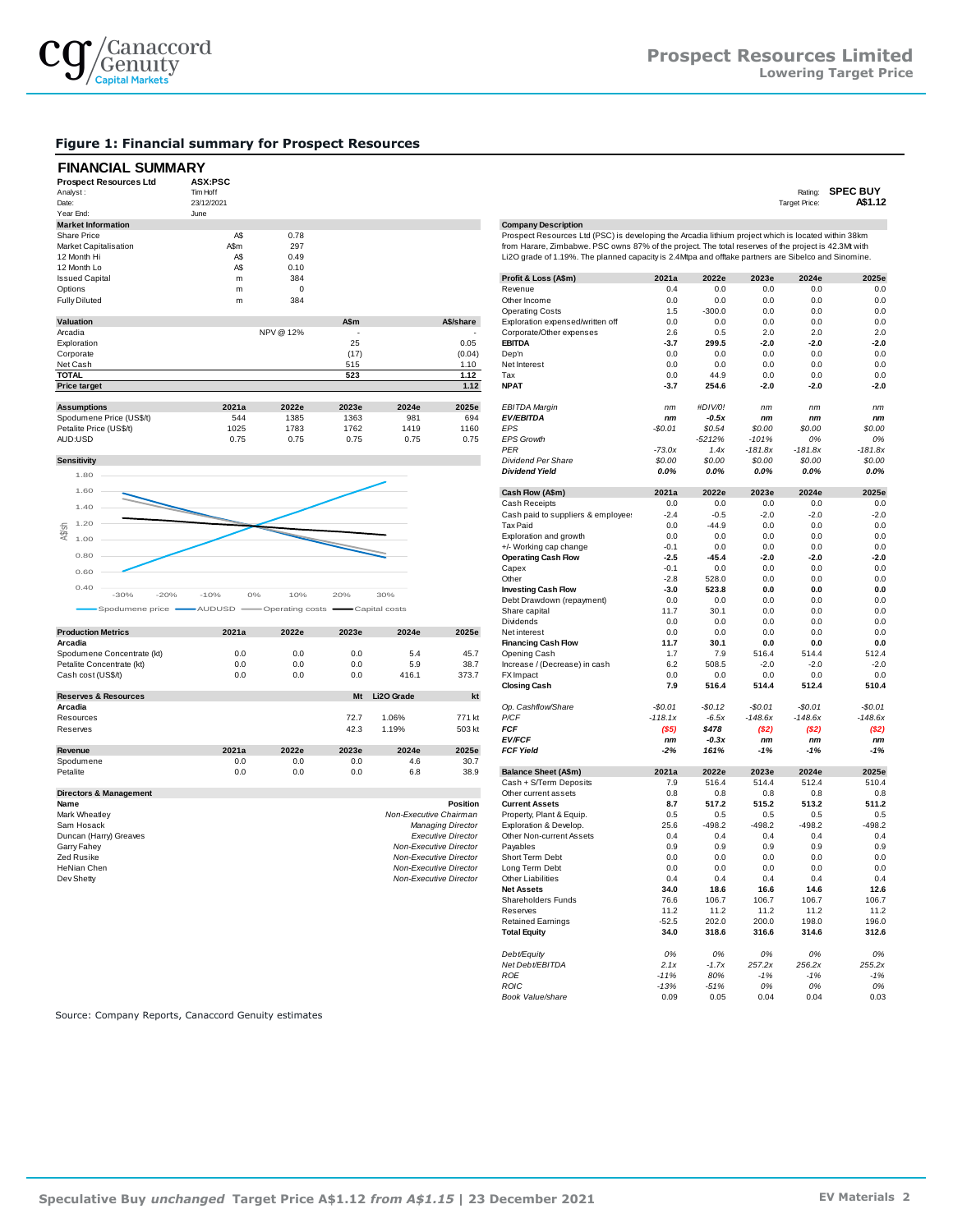

# Appendix: Important Disclosures

## **Analyst Certification**

Each authoring analyst of Canaccord Genuity whose name appears on the front page of this research hereby certifies that (i) the recommendations and opinions expressed in this research accurately reflect the authoring analyst's personal, independent and objective views about any and all of the designated investments or relevant issuers discussed herein that are within such authoring analyst's coverage universe and (ii) no part of the authoring analyst's compensation was, is, or will be, directly or indirectly, related to the specific recommendations or views expressed by the authoring analyst in the research, and (iii) to the best of the authoring analyst's knowledge, she/he is not in receipt of material non-public information about the issuer.

Analysts employed outside the US are not registered as research analysts with FINRA. These analysts may not be associated persons of Canaccord Genuity LLC and therefore may not be subject to the FINRA Rule 2241 and NYSE Rule 472 restrictions on communications with a subject company, public appearances and trading securities held by a research analyst account.

## **Sector Coverage**

Individuals identified as "Sector Coverage" cover a subject company's industry in the identified jurisdiction, but are not authoring analysts of the report.

## **Investment Recommendation**

Date and time of first dissemination: December 22, 2021, 19:29 ET

Date and time of production: December 22, 2021, 19:29 ET

**Target Price / Valuation Methodology:**

Prospect Resources Limited - PSC

Our valuation is underpinned by the cash held by PSC, net of corporate, balance sheet adjustments and nominal exploration value.

## **Risks to achieving Target Price / Valuation:**

Prospect Resources Limited - PSC

## **Construction risks**

We note the timeline and potential sources of slippages (such as equipment supplies and variances to scopes of work). Weatherrelated delays are possible.

## **Financing risks**

As a pre-production company with no material income, PSC is reliant on equity and debt markets to fund development of its assets and the continuing business development activities. Total development and working capital requirements are subject to completion of final studies. There are no quarantees that studies will result in a positive investment decision for the Arcadia Lithium Project. Further, we can make no assurances that accessing these markets will be done without further dilution to shareholders.

## **Exploration risks**

Exploration is subject to a number of risks and can require a high rate of capital expenditure. Risks can also be associated with conversion of inferred resources and lack of accuracy in the interpretation of geochemical, geophysical, drilling and other data. No assurances can be given that exploration will delineate further mineral resources or that the company will be able to convert the current mineral resource into minable reserves.

## **Development risks**

Developing mining operations comes with a set of risks associated with the timing and cost of a project. Delays due to equipment, labour, weather or pandemics occur and can draw down on contingency allowances provisioned by the company. Commissioning also presents as a period of elevated risk as equipment is turned on and ramped up. Failure of critical equipment can occur and further delay projects.

## **Operating risks**

If and when in production, the company will be subject to risks such as plant/equipment breakdowns, metallurgical (meeting design recoveries within a complex flowsheet), materials handling and other technical issues. An increase in operating costs could reduce the profitability and free cash generation from the operating assets considerably, and negatively impact valuation. Further, the actual characteristics of an ore deposit may differ significantly from initial interpretations, which can also materially impact forecast production from original expectations.

## **Metallurgical risks**

We note the mineralised pegmatites within the Arcadia region have not previously been processed for spodumene and petalite recovery. Hence, we anticipate that a ramp-up period of  $\sim$ 18 months will be needed to reach planned plant recoveries and throughput rates.

## **Commodity price and currency fluctuations**

As with any mining company, PSC is directly exposed to commodity price and currency fluctuations. Commodity price fluctuations are driven by many macroeconomic forces including inflationary pressures, interest rates and supply and demand factors. These factors could reduce the profitability, costing and prospective outlook for the business.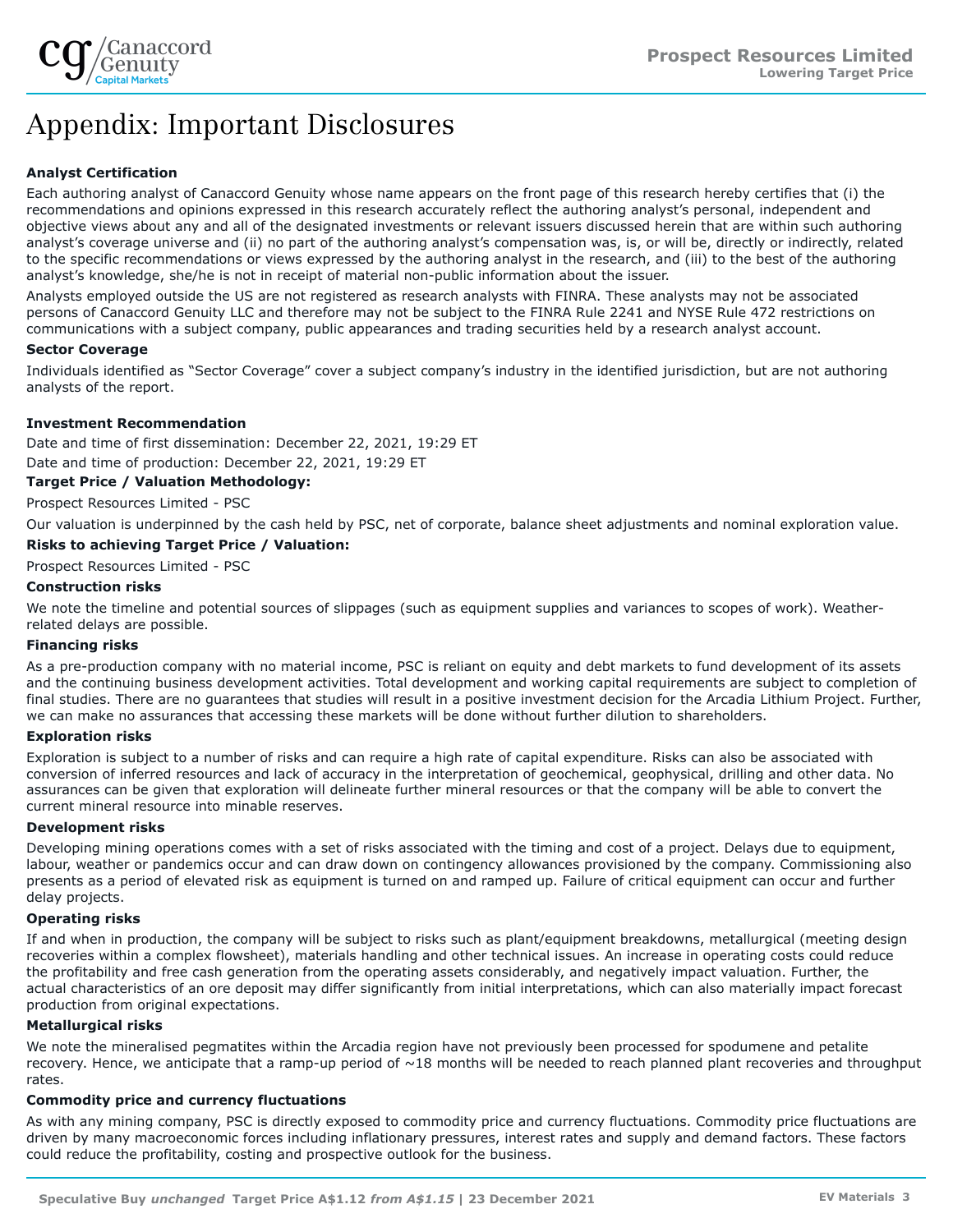

## **Distribution of Ratings:**

## **Global Stock Ratings (as of 12/22/21)**

| <b>Rating</b>   | <b>Coverage Universe</b> | <b>IB Clients</b> |               |
|-----------------|--------------------------|-------------------|---------------|
|                 | #                        | $\frac{9}{0}$     | $\frac{0}{0}$ |
| Buy             | 662                      | 68.89%            | 44.71%        |
| Hold            | 140                      | 14.57%            | 27.14%        |
| Sell            | q                        | 0.94%             | 33.33%        |
| Speculative Buy | 147                      | 15.30%            | 59.18%        |
|                 | $961*$                   | 100.0%            |               |

\*Total includes stocks that are Under Review

## **Canaccord Genuity Ratings System**

**BUY**: The stock is expected to generate risk-adjusted returns of over 10% during the next 12 months.

**HOLD**: The stock is expected to generate risk-adjusted returns of 0-10% during the next 12 months.

**SELL:** The stock is expected to generate negative risk-adjusted returns during the next 12 months.

**NOT RATED:** Canaccord Genuity does not provide research coverage of the relevant issuer.

"Risk-adjusted return" refers to the expected return in relation to the amount of risk associated with the designated investment or the relevant issuer.

## **Risk Qualifier**

**SPECULATIVE**: Stocks bear significantly higher risk that typically cannot be valued by normal fundamental criteria. Investments in the stock may result in material loss.

## **12-Month Recommendation History** (as of date same as the **Global Stock Ratings** table)

A list of all the recommendations on any issuer under coverage that was disseminated during the preceding 12-month period may be obtained at the following website (provided as a hyperlink if this report is being read electronically) [http://disclosures](http://disclosures-mar.canaccordgenuity.com/EN/Pages/default.aspx)[mar.canaccordgenuity.com/EN/Pages/default.aspx](http://disclosures-mar.canaccordgenuity.com/EN/Pages/default.aspx)

## **Required Company-Specific Disclosures (as of date of this publication)**

Prospect Resources Limited currently is, or in the past 12 months was, a client of Canaccord Genuity or its affiliated companies. During this period, Canaccord Genuity or its affiliated companies provided investment banking services to Prospect Resources Limited. In the past 12 months, Canaccord Genuity or its affiliated companies have received compensation for Investment Banking services from Prospect Resources Limited .

In the past 12 months, Canaccord Genuity or any of its affiliated companies have been lead manager, co-lead manager or comanager of a public offering of securities of Prospect Resources Limited or any publicly disclosed offer of securities of Prospect Resources Limited or in any related derivatives.

Canaccord Genuity or one or more of its affiliated companies intend to seek or expect to receive compensation for Investment Banking services from Prospect Resources Limited in the next three months.

Canaccord Genuity (Australia) Limited has received a fee as Lead Manager to the Prospect Resources Limited Capital Raising announced 14 April 2021.

Canaccord Genuity (Australia) Limited has received a fee as Joint Lead Manager to the Prospect Resources Limited Capital Raising announced 29 October 2021.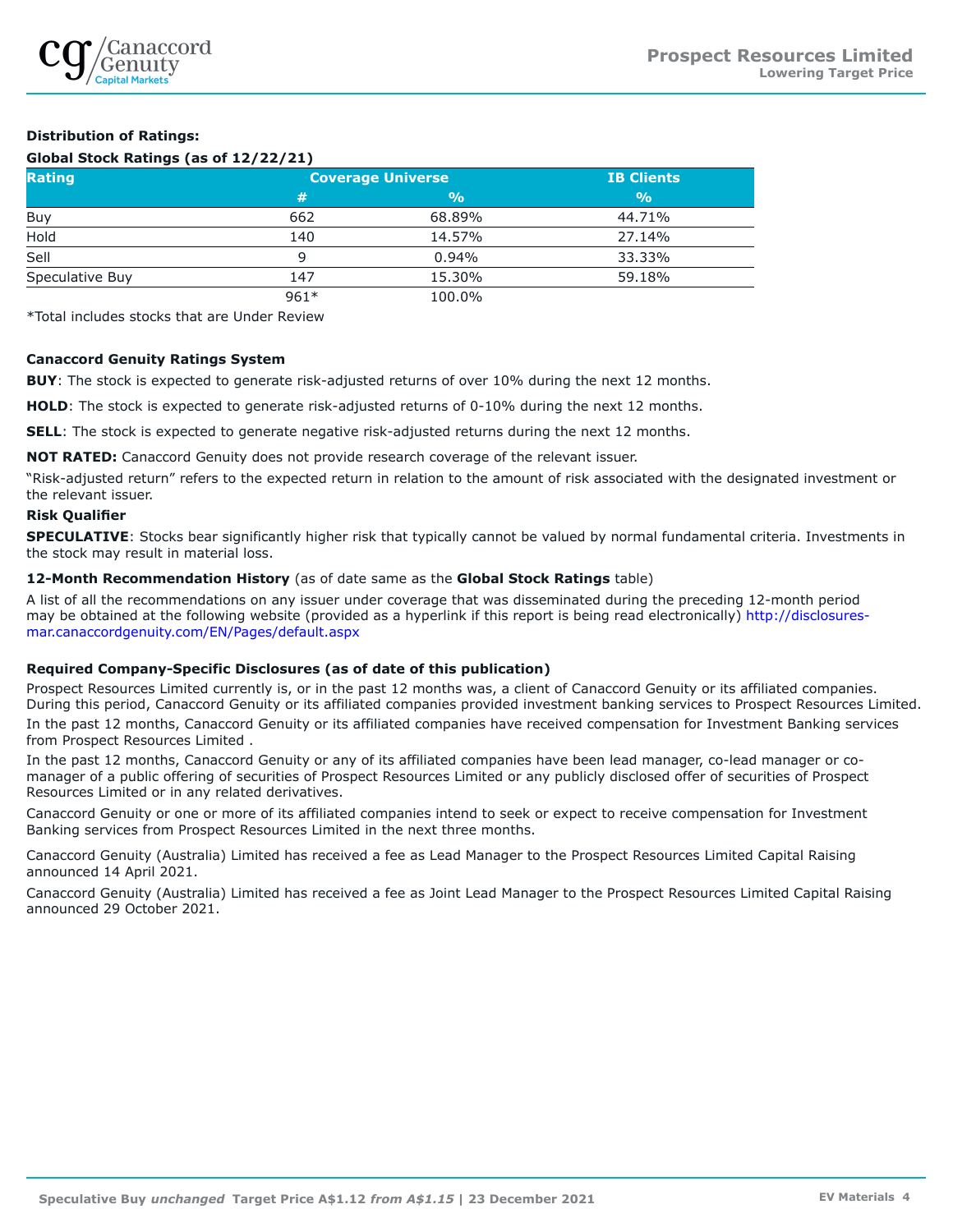

**Prospect Resources Limited Rating History as of 12/21/2021** AUD1.20 AUD1.00 AUD0.80 AUD0.60 AUD0.40 AUD0.20 AUD0.00  $<sub>7</sub>$ </sub> Jan 17Apr 17Jul 17Oct 17Jan 18Apr 18Jul 18Oct 18Jan 19Apr 19Jul 19Oct 19Jan 20Apr 20Jul 20Oct 20Jan 21Apr 21Jul 21Oct 21 I:SB:AUD1.15 11/08/2021 Closing Price **- Price Target** Buy (B); Speculative Buy (SB); Sell (S); Hold (H); Suspended (SU); Under Review (UR); Restricted (RE); Not Rated (NR)

## **Required Company-Specific Disclosures (as of date of this publication)**

## **Past performance**

In line with Article 44(4)(b), MiFID II Delegated Regulation, we disclose price performance for the preceding five years or the whole period for which the financial instrument has been offered or investment service provided where less than five years. Please note price history refers to actual past performance, and that past performance is not a reliable indicator of future price and/or performance.

## **Online Disclosures**

Up-to-date disclosures may be obtained at the following website (provided as a hyperlink if this report is being read electronically) <http://disclosures.canaccordgenuity.com/EN/Pages/default.aspx>; or by sending a request to Canaccord Genuity Corp. Research, Attn: Disclosures, P.O. Box 10337 Pacific Centre, 2200-609 Granville Street, Vancouver, BC, Canada V7Y 1H2; or by sending a request by email to disclosures@cgf.com. The reader may also obtain a copy of Canaccord Genuity's policies and procedures regarding the dissemination of research by following the steps outlined above.

## **General Disclaimers**

See "Required Company-Specific Disclosures" above for any of the following disclosures required as to companies referred to in this report: manager or co-manager roles; 1% or other ownership; compensation for certain services; types of client relationships; research analyst conflicts; managed/co-managed public offerings in prior periods; directorships; market making in equity securities and related derivatives. For reports identified above as compendium reports, the foregoing required company-specific disclosures can be found in a hyperlink located in the section labeled, "Compendium Reports." "Canaccord Genuity" is the business name used by certain wholly owned subsidiaries of Canaccord Genuity Group Inc., including Canaccord Genuity LLC, Canaccord Genuity Limited, Canaccord Genuity Corp., and Canaccord Genuity (Australia) Limited, an affiliated company that is 80%-owned by Canaccord Genuity Group Inc.

The authoring analysts who are responsible for the preparation of this research are employed by Canaccord Genuity Corp. a Canadian broker-dealer with principal offices located in Vancouver, Calgary, Toronto, Montreal, or Canaccord Genuity LLC, a US broker-dealer with principal offices located in New York, Boston, San Francisco and Houston, or Canaccord Genuity Limited., a UK broker-dealer with principal offices located in London (UK) and Dublin (Ireland), or Canaccord Genuity (Australia) Limited, an Australian broker-dealer with principal offices located in Sydney and Melbourne.

The authoring analysts who are responsible for the preparation of this research have received (or will receive) compensation based upon (among other factors) the Investment Banking revenues and general profits of Canaccord Genuity. However, such authoring analysts have not received, and will not receive, compensation that is directly based upon or linked to one or more specific Investment Banking activities, or to recommendations contained in the research.

Some regulators require that a firm must establish, implement and make available a policy for managing conflicts of interest arising as a result of publication or distribution of research. This research has been prepared in accordance with Canaccord Genuity's policy on managing conflicts of interest, and information barriers or firewalls have been used where appropriate. Canaccord Genuity's policy is available upon request.

The information contained in this research has been compiled by Canaccord Genuity from sources believed to be reliable, but (with the exception of the information about Canaccord Genuity) no representation or warranty, express or implied, is made by Canaccord Genuity, its affiliated companies or any other person as to its fairness, accuracy, completeness or correctness. Canaccord Genuity has not independently verified the facts, assumptions, and estimates contained herein. All estimates, opinions and other information contained in this research constitute Canaccord Genuity's judgement as of the date of this research, are subject to change without notice and are provided in good faith but without legal responsibility or liability.

From time to time, Canaccord Genuity salespeople, traders, and other professionals provide oral or written market commentary or trading strategies to our clients and our principal trading desk that reflect opinions that are contrary to the opinions expressed in this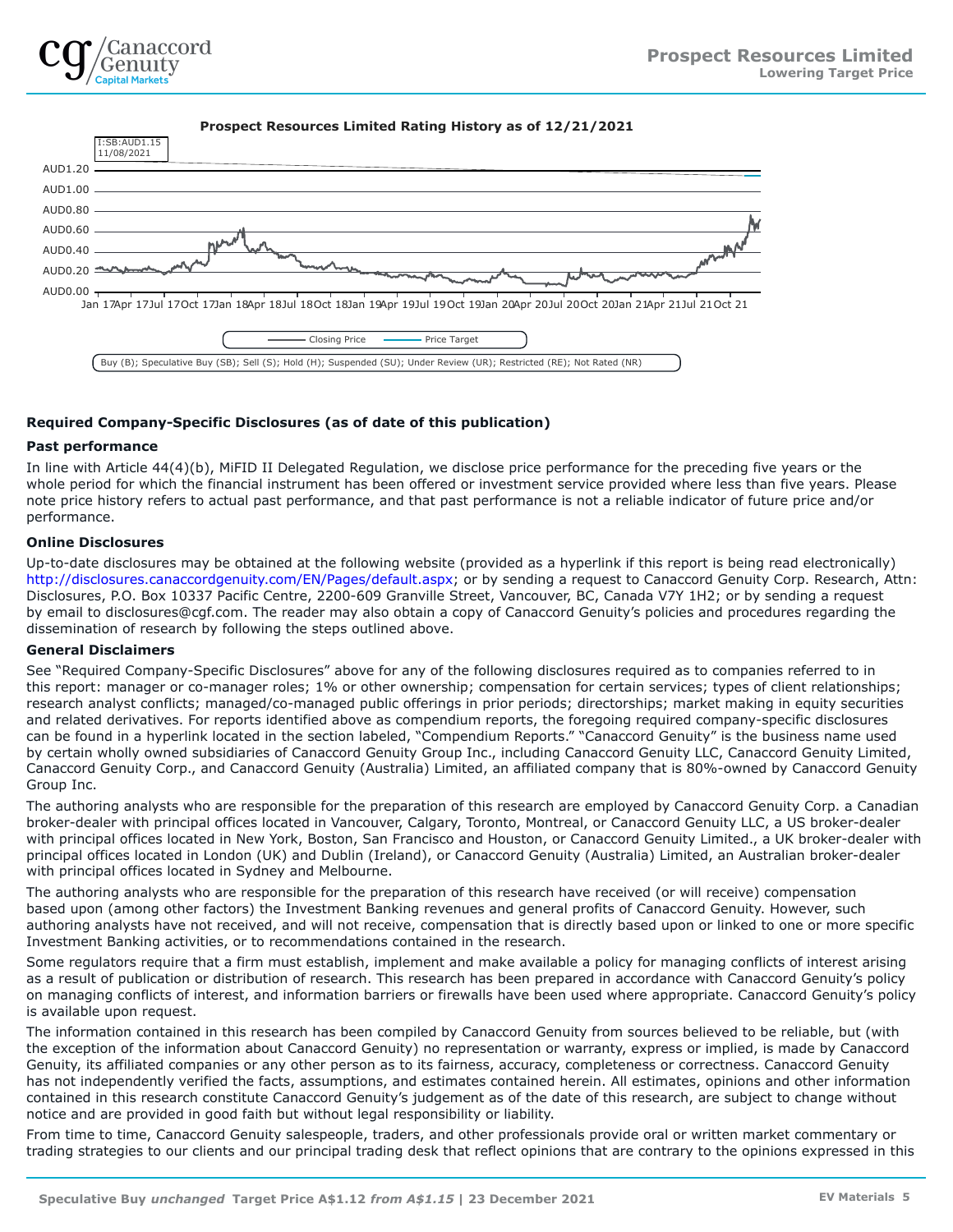research. Canaccord Genuity's affiliates, principal trading desk, and investing businesses also from time to time make investment decisions that are inconsistent with the recommendations or views expressed in this research.

This research is provided for information purposes only and does not constitute an offer or solicitation to buy or sell any designated investments discussed herein in any jurisdiction where such offer or solicitation would be prohibited. As a result, the designated investments discussed in this research may not be eligible for sale in some jurisdictions. This research is not, and under no circumstances should be construed as, a solicitation to act as a securities broker or dealer in any jurisdiction by any person or company that is not legally permitted to carry on the business of a securities broker or dealer in that jurisdiction. This material is prepared for general circulation to clients and does not have regard to the investment objectives, financial situation or particular needs of any particular person. Investors should obtain advice based on their own individual circumstances before making an investment decision. To the fullest extent permitted by law, none of Canaccord Genuity, its affiliated companies or any other person accepts any liability whatsoever for any direct or consequential loss arising from or relating to any use of the information contained in this research.

## **Research Distribution Policy**

Canaccord Genuity research is posted on the Canaccord Genuity Research Portal and will be available simultaneously for access by all of Canaccord Genuity's customers who are entitled to receive the firm's research. In addition research may be distributed by the firm's sales and trading personnel via email, instant message or other electronic means. Customers entitled to receive research may also receive it via third party vendors. Until such time as research is made available to Canaccord Genuity's customers as described above, Authoring Analysts will not discuss the contents of their research with Sales and Trading or Investment Banking employees without prior compliance consent.

For further information about the proprietary model(s) associated with the covered issuer(s) in this research report, clients should contact their local sales representative.

## **Short-Term Trade Ideas**

Research Analysts may, from time to time, discuss "short-term trade ideas" in research reports. A short-term trade idea offers a near-term view on how a security may trade, based on market and trading events or catalysts, and the resulting trading opportunity that may be available. Any such trading strategies are distinct from and do not affect the analysts' fundamental equity rating for such stocks. A short-term trade idea may differ from the price targets and recommendations in our published research reports that reflect the research analyst's views of the longer-term (i.e. one-year or greater) prospects of the subject company, as a result of the differing time horizons, methodologies and/or other factors. It is possible, for example, that a subject company's common equity that is considered a long-term 'Hold' or 'Sell' might present a short-term buying opportunity as a result of temporary selling pressure in the market or for other reasons described in the research report; conversely, a subject company's stock rated a long-term 'Buy' or "Speculative Buy' could be considered susceptible to a downward price correction, or other factors may exist that lead the research analyst to suggest a sale over the short-term. Short-term trade ideas are not ratings, nor are they part of any ratings system, and the firm does not intend, and does not undertake any obligation, to maintain or update short-term trade ideas. Short-term trade ideas are not suitable for all investors and are not tailored to individual investor circumstances and objectives, and investors should make their own independent decisions regarding any securities or strategies discussed herein. Please contact your salesperson for more information regarding Canaccord Genuity's research.

## **For Canadian Residents:**

This research has been approved by Canaccord Genuity Corp., which accepts sole responsibility for this research and its dissemination in Canada. Canaccord Genuity Corp. is registered and regulated by the Investment Industry Regulatory Organization of Canada (IIROC) and is a Member of the Canadian Investor Protection Fund. Canadian clients wishing to effect transactions in any designated investment discussed should do so through a qualified salesperson of Canaccord Genuity Corp. in their particular province or territory.

## **For United States Persons:**

Canaccord Genuity LLC, a US registered broker-dealer, accepts responsibility for this research and its dissemination in the United States. This research is intended for distribution in the United States only to certain US institutional investors. US clients wishing to effect transactions in any designated investment discussed should do so through a qualified salesperson of Canaccord Genuity LLC. Analysts employed outside the US, as specifically indicated elsewhere in this report, are not registered as research analysts with FINRA. These analysts may not be associated persons of Canaccord Genuity LLC and therefore may not be subject to the FINRA Rule 2241 and NYSE Rule 472 restrictions on communications with a subject company, public appearances and trading securities held by a research analyst account.

## **For United Kingdom and European Residents:**

This research is distributed in the United Kingdom and elsewhere Europe, as third party research by Canaccord Genuity Limited, which is authorized and regulated by the Financial Conduct Authority. This research is for distribution only to persons who are Eligible Counterparties or Professional Clients only and is exempt from the general restrictions in section 21 of the Financial Services and Markets Act 2000 on the communication of invitations or inducements to engage in investment activity on the grounds that it is being distributed in the United Kingdom only to persons of a kind described in Article 19(5) (Investment Professionals) and 49(2) (High Net Worth companies, unincorporated associations etc) of the Financial Services and Markets Act 2000 (Financial Promotion) Order 2005 (as amended). It is not intended to be distributed or passed on, directly or indirectly, to any other class of persons. This material is not for distribution in the United Kingdom or elsewhere in Europe to retail clients, as defined under the rules of the Financial Conduct Authority.

## **For Jersey, Guernsey and Isle of Man Residents:**